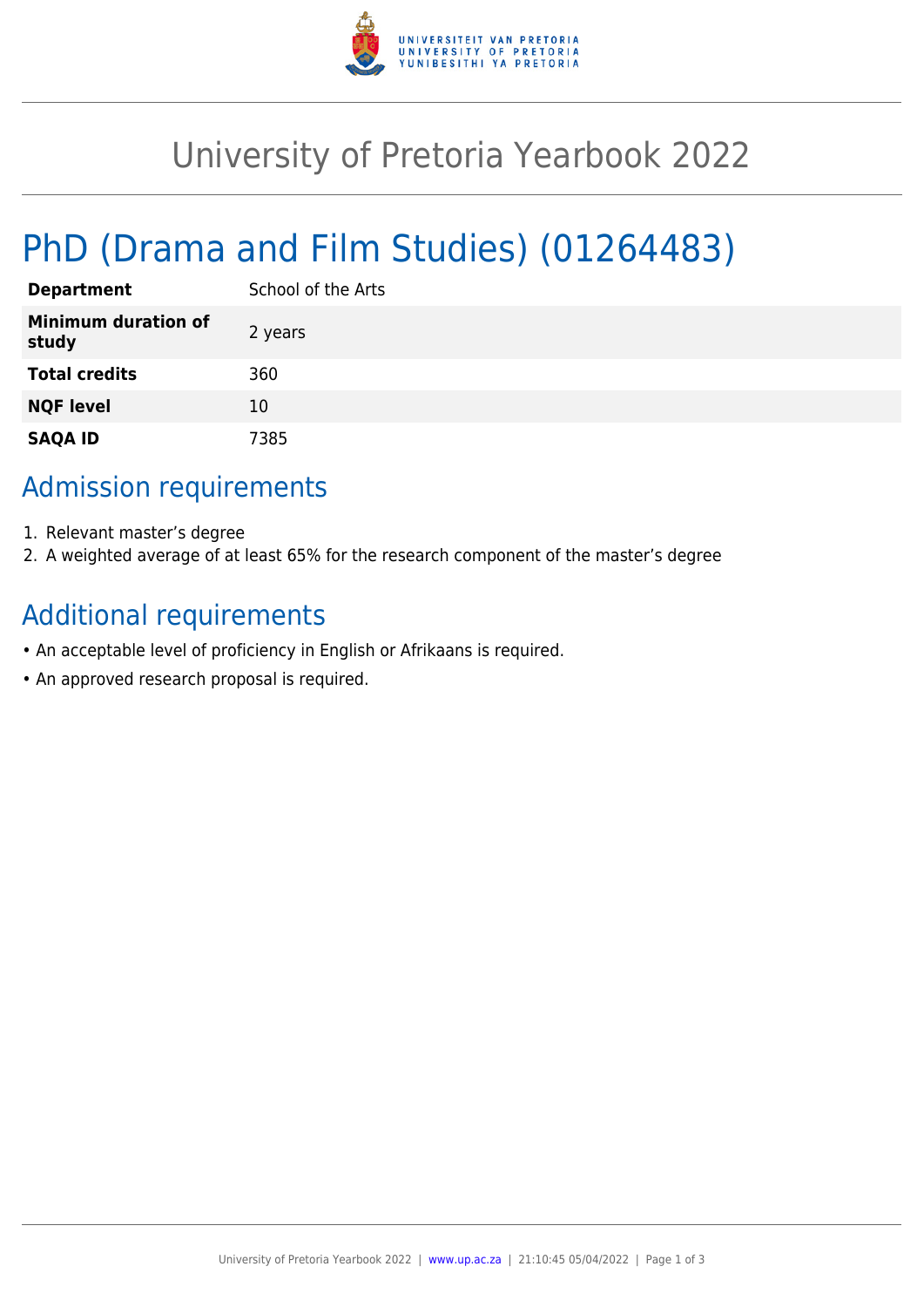

## Curriculum: Year 1

**Minimum credits: 360**

#### **Core modules**

[Thesis: Drama and film studies 990](https://www.up.ac.za/yearbooks/2022/modules/view/DFK 991) (DFK 991) - Credits: 360.00